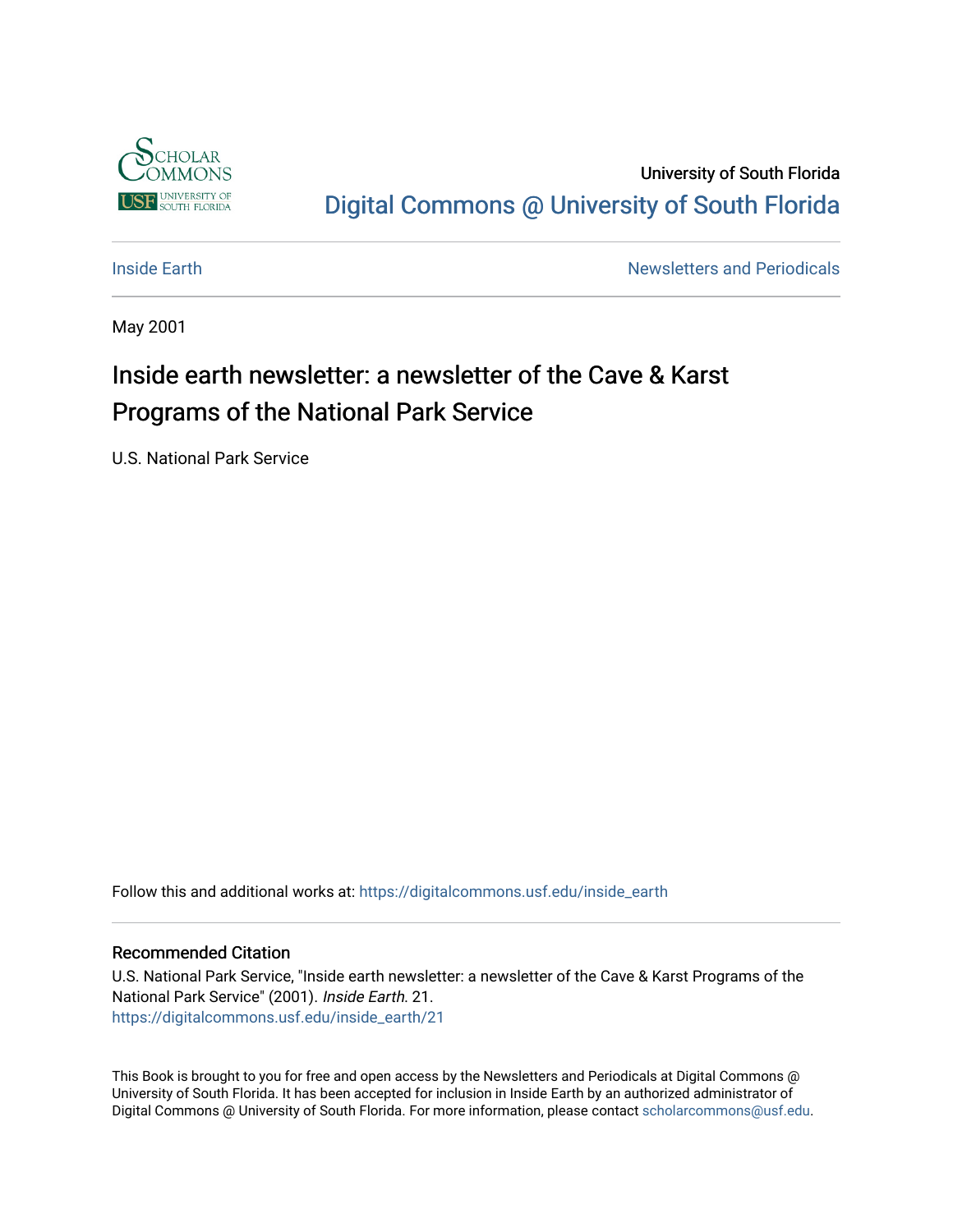

### **A NEWSLETTER OF THE NATIONAL PARK SERVICE CAVE & KARST PROGRAMS** *Edited by Dale L. Pate*

Vol. 4, No. 1 Spring 2001

#### **TABLE OF CONTENTS**

| <b>Park Updates</b>                            |    |
|------------------------------------------------|----|
| <b>Carlsbad Cavern</b>                         |    |
| <b>Jewel Cave</b>                              |    |
| <b>Sequoia &amp; Kings Canyon</b>              | 2. |
| <b>Wind Cave</b>                               | 3  |
| <b>GIS Applications for Cave Management</b>    | ર  |
| <b>Volunteering at Sequoia/Kings Canyon NP</b> | 5  |
| <b>Contributors</b>                            |    |
|                                                |    |

#### **Website Address:**

http://www2.nature.nps.gov/grd/geology/caves/newsletter.htm **Webmaster:** Jim F. Wood: jim\_f.\_wood@nps.gov

# **PARK UPDATES**

### **CARLSBAD CAVERNS NATIONAL PARK** *by Dale Pate & Paul Burger*

 AGE-DATING GUANO IN THE BIG ROOM - Pat Jablonsky has submitted a final report on her research of the age of guano from the Big Room in Carlsbad Cavern. The average date from three separate analyses is 45,830 +/- 1366 years before present.

MICROBIAL RESEARCH - At a special session of the George Wright Society Conference recently held in Denver, Dr. Larry Mallory and Dale Pate presented integrated talks on the value of microbes found in caves and how management of Lechuguilla Cave has been affected by microbial research. The National Park Service is currently producing a NEPA document that will address future microbial research within units of the NPS. Because of the large volume of ongoing microbial research at Yellowstone National Park, their resource management staff is the lead on producing this important document.

WATER TANK REMOVAL - With the long-term goal of removing numerous structures from above Carlsbad Cavern, this 500,000-gallon water tank and associated insulated water line was removed during a 9-day period beginning March 22. This is the first of a number of manmade structures that will hopefully be removed and not replaced during the next few years.



NOW YOU SEE IT! The 500,000-Gallon Water Tank on March 17, 2001. (NPS Photo by Dale Pate)



NOW YOU DON'T! The Same Area on April 28, 2001. (NPS Photo by Dale Pate)

CAVE INVENTORY - Since 1996, the park has been managing a complete resurvey of Carlsbad Caverns. One component of the resurvey has been the initiation of a new system of cave inventory. The system has undergone two major revisions, but has now been standardized to be used in Carlsbad Cavern, Lechuguilla Cave, and all of the

*Inside Earth – Spring 2001* 1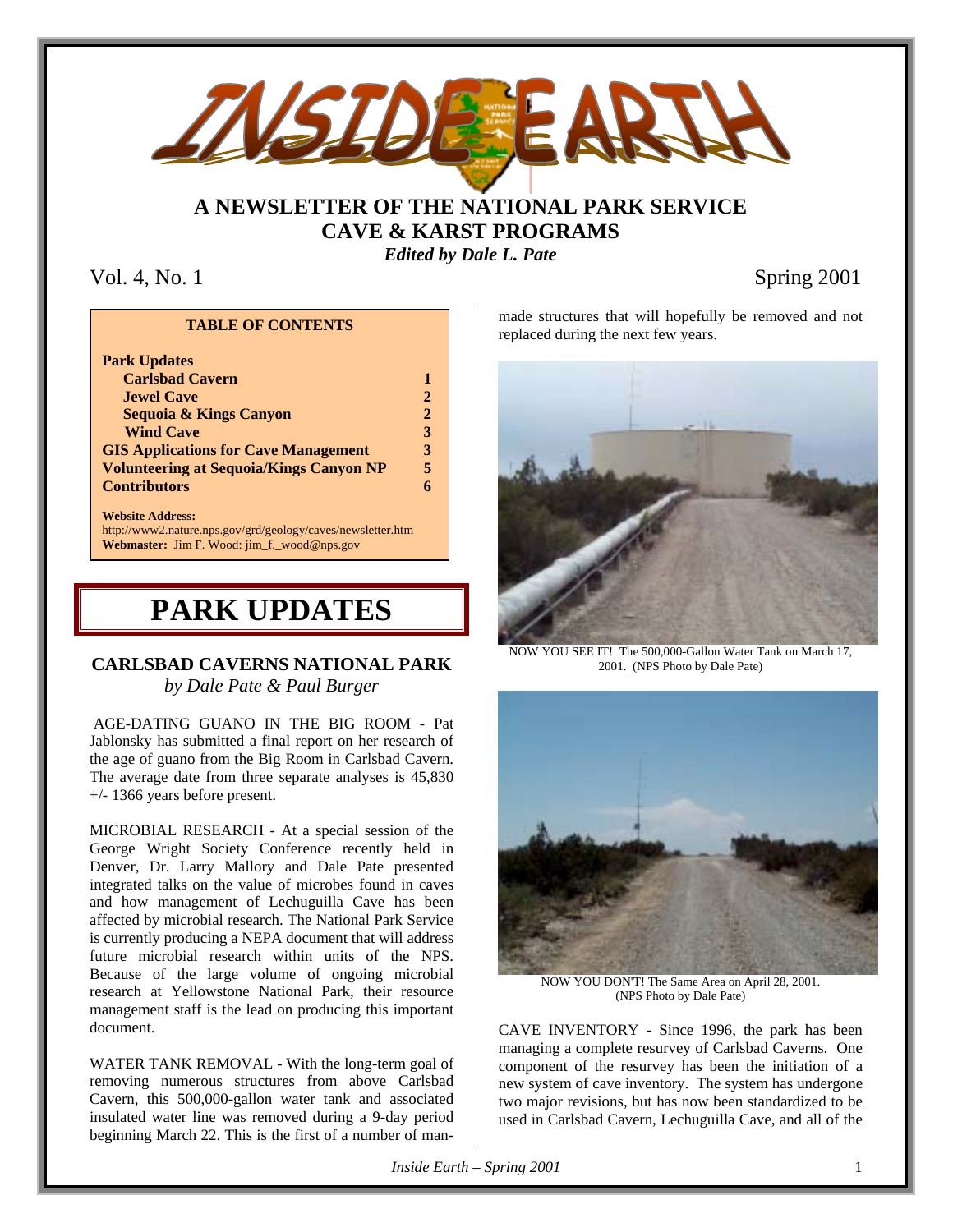backcountry caves in the park. Any new survey in the park will now be inventoried at the same time.

The current resurveyed length of Carlsbad Cavern is 19.6 miles (the official length stands at 30.9 miles and will not change until the resurvey surpasses this length) and includes 5,683 survey stations. Thanks to a great deal of volunteer assistance from Ann Scavarda and Steve Lester, all of the inventory data that has been collected at Carlsbad Cavern have now been entered into the park database. More than 40% (2,285) of the stations have been inventoried and entered into the computer. Now that we know what has been done, the park will begin working with volunteer groups such as the Cave Research Foundation to help inventory previously surveyed stations.

### **JEWEL CAVE NATIONAL MONUMENT** *by Rene Ohms*

NEW SUPERINTENDENT - Todd Suess, our new superintendent, arrived March 12. He comes to us from Devils Tower National Monument in Wyoming, where he was the Chief of Resource Management. We look forward to working with him!

NEW INTERN - Ben Miller has joined the cave resources team as the Cave Management Intern. He will be with us through December 2001.

JASPER FIRE - Last August's Jasper Fire burned 83,000 acres in the Black Hills and 90% of the Monument. So far we have not seen any hydrologic effects of the fire, but expect to see increased cave drip-rates and surface runoff later this spring.

The annual bat count was conducted January 10, 2001. A total of 1,143 bats were counted: 708 *Corynorhinus townsendii* and 435 *Myotis sp*. These numbers are only slightly lower than last year. We were happy to see that the Jasper Fire does not appear to have affected the bats' preference for Jewel Cave as a hibernaculum.

ESRI CONSERVATION GRANT - Rene Ohms has received a grant from ESRI for two ArcView GIS extensions, 3D Analyst and Spatial Analyst. She will be developing a GIS program during the coming year.

LADDER REMOVAL - A moldy wooden ladder placed in the Delicate Arch Room more than 30 years ago was hauled out of the cave by Ben, Rene, and Belinda Fox (a JECA interpreter).

LINT TARPS - Rene and Ben are in the process of cleaning the lint tarps along the Scenic Tour route. The

tarps capture lint, hair, and other debris that falls through the metal platforms, stairs, and bridges along the tour.

RESTORATION CAMP - We're gearing up for the annual Wind/Jewel Restoration camp, to be held May 7- 11. At Jewel, volunteers will work on cleaning frostwork and flowstone and removing tracked manganese from rocks along the tour trail.

SCIENCE - In January 2001 a 4-day trip was taken to the southeastern section of the cave for the purpose of collecting corrosion residue samples and retrieving passive radon detectors. Radon levels at Camp Duh (32.1 pCi/l) is lower than any other recorded site in the cave! Stan Allison from Carlsbad Cavern assisted on this trip.

OVER 125 MILES - The surveyed length of Jewel Cave is now over 125 miles (199 kilometers). We are hoping to plan a reunion this year in celebration.

#### **SEQUOIA AND KINGS CANYON NATIONAL PARKS** *by Joel Despain*

The cave management program at Sequoia and Kings Canyon National Parks, California remains busy with assessing the karst resources in the two parks. Cave mapping, looking for new caves, cave invertebrate inventories, bat counts, and assisting researchers keeps program staff busy.

We are very happy to have Shane Fryer on board as a volunteer for at least three months. Shane is from Kentucky and comes to us with excellent caving, survey and GIS skills. He is a diligent employee and has initiated several new projects including three dimensional modeling, .jpeg animation rendering, and data base management. See Shane's article on page 5 for more information.

In cooperation with Western Kentucky University and Dr. Richard Fowler, sediment samples from park caves are being analyzed for bacterial DNA. This work will give us an overview of the diversity of microbes found in park caves. To date, sediment samples have been collected in Soldiers, Overhang, Hidden and Clough Caves. Other caves will be sampled later in the year, once melting snow allows us access to higher elevation sites. Samples are collected in sterile tubes, packaged with ice and mailed overnight express for analysis.

In May, Sequoia and Kings Canyon staff will assist Sequoia National Forest, Giant Sequoia National Monument in the creation of new bat friendly gates on two caves. These warm, dry caves are inhabited by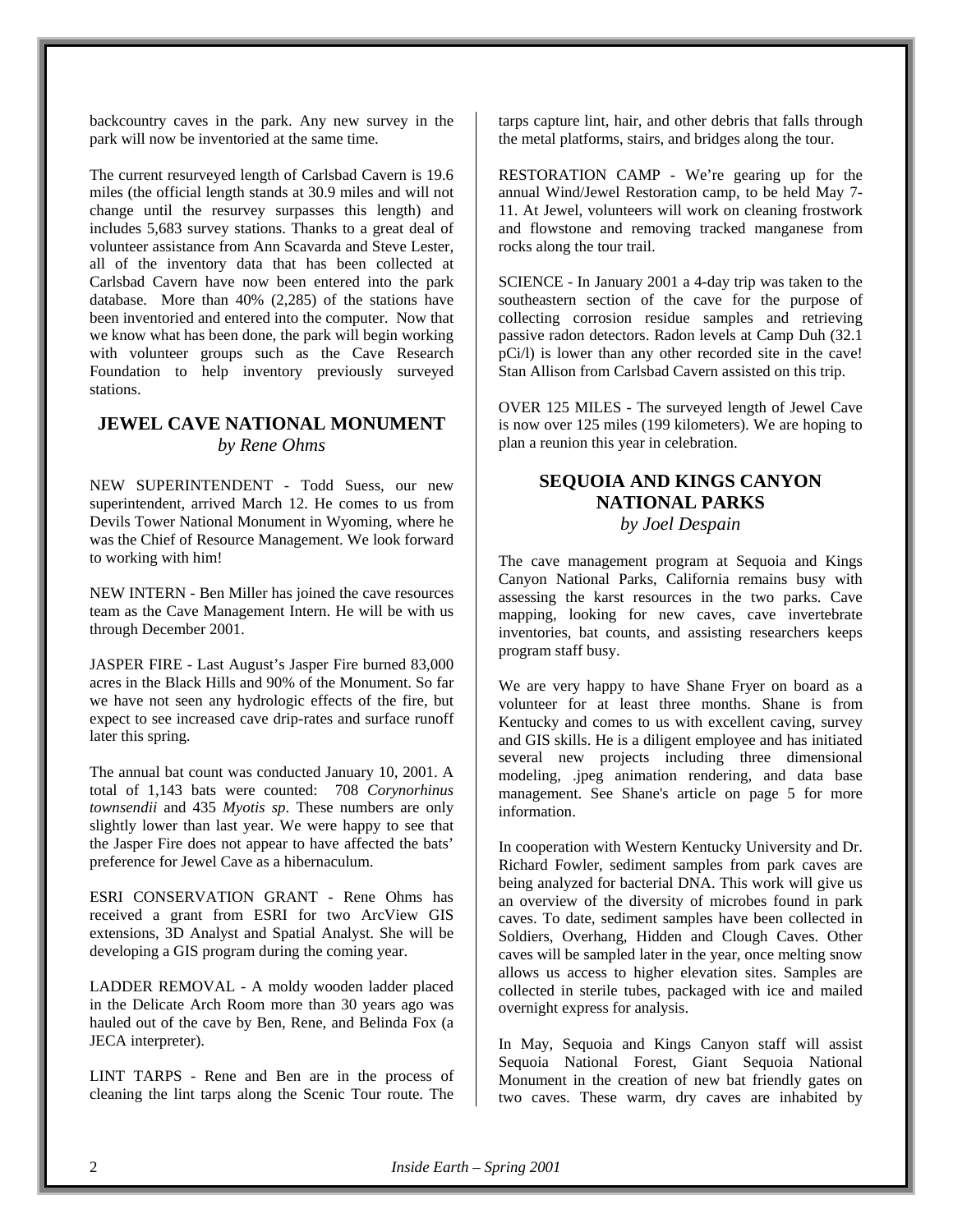Townsend's Long-eared bats (C*orynorhinus townsendii)* and lie very close to a road and parking area. The National Forest has obtained special funding to construct the gates.

Data on paleontological resources in park caves including written descriptions and photographs was recently compiled for inclusion in a NPS wide assessment of these important animal remains. The most well studied Pleistocene-era bones in Sequoia and Kings Canyon are from a Harlan's Ground Sloth, found in Lange Cave in 1952. Other recent discoveries of bones in several park caves remain unstudied.

Clough Cave passed an important landmark recently. The gates on the cave have remained unvandalized for more than two years. Clough was originally gated in the 1960s, but the gate has frequently been damaged or destroyed and was an ineffective barrier to illegal trespass. To overcome this problem the cave was "double" gated. The first gate, at the entrance was repaired and a second gate was added 10 feet further into the cave. The impact of two gates on the cave's bat population was an important concern for park managers. Both gates are bat friendly and include large horizontal openings. Happily, the cave is now regularly used by several species of bats that successfully negotiate both gates. Besides bats, Clough Cave is the home to at least seven species of endemic invertebrates. This was the first cave documented in the two parks, having been found by William O. Clough in 1852. While it was originally a spectacular cave for calcite formations, most of these have sadly been broken or badly damaged.

#### **WIND CAVE NATIONAL PARK**

*by Rod Horrocks, Marc Ohms & Matt Reece*

We have been placing sample vials at various points throughout Wind Cave to collect water vapor for a stable isotope study being conducted by Dr. Jake Turin. He will also be looking for tritium and chlorine-36. This project is being conducted jointly with a project at Lechuguilla Cave in Carlsbad Caverns National Park.

Matt Reece has continued working on entering the backlog of cave inventory data. He has now entered everything up through February 2000 in his new Access database. Using CaveTools, this data has now been interfaced with the Compass cave survey data and other GIS layers and is available for management and research use. Matt has also accepted a job as a summer cave management technician at Lava Beds National Monument and will be leaving Wind Cave in mid April.

In preparation for redesigning our parking lot in 2004, Matt used ArcView to determine the depths of the ceilings of all passages located below the lot (he used a technique described by Rene Ohms elsewhere in this issue). We found that most of the passages varied from 42 feet to 136 feet below the lot with the deepest point being 222 feet.

Former cave management specialist, Jim Nepstad, spent a week at the park to wrap up his dye-tracing project. He learned that several of his monitoring sites still show some dye four years after first going positive. He will now write up the results of the project for an article in the NSS Journal of Caves and Karst Studies.

We have now completed 11 out of the 21 new quadrangle maps of Wind Cave. We currently have two other quads in production. We are on track to reach our goal of 16 finished quads by the end of the year.

Although the perched lake that sumped the route to the Lakes and the deep point in the cave has now dropped a total of 2 ½ feet since June, this decline appears to have slowed or possibly reversed. This lake would have to drop another two feet to once again allow access to the Lakes section of the cave.

The 2001 Wind Cave Restoration Camp will be held from May 7-11. Volunteers will be staying in the VIP Center for two days before going to work at Jewel Cave for two days.

We have set October 13 for the Wind Cave 100-Mile celebration party. Anyone that has participated in the Wind Cave survey is invited to attend. This event will consist of a slide show about the history of cave exploration at Wind Cave and feature talks from three key explorers. If you are interested in attending the event, contact Marc Ohms at Marc\_Ohms@nps.gov (RSVP by 9/15/01 for the catered buffet dinner).

Since the last issue of Inside Earth, the surveyed length of Wind Cave has been increased by 4.42 miles, raising it to 98.12 miles, and maintaining its position as seventh longest cave in the world and fifth longest in the US.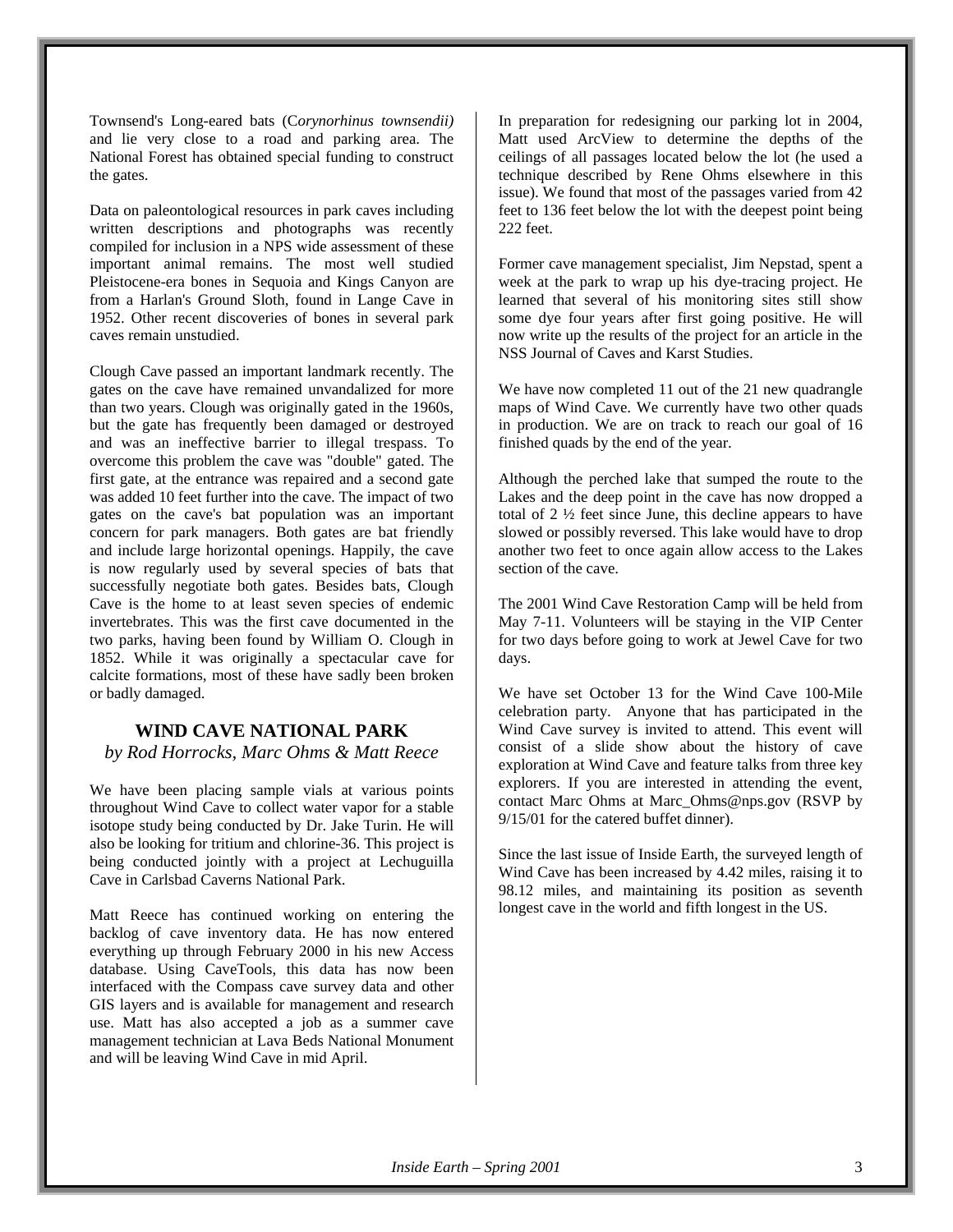## **ARTICLES**

#### **GIS APPLICATIONS FOR CAVE MANAGEMENT** *by Rene Ohms*

When I arrived at Jewel Cave in late 1998, one of the first things I noticed was an abundance of data. Our file cabinets were filled with reams of datasheets covering radon, water quality, stream flow, precipitation, barometric pressure, and surface determined locations using radio signals (radio-locations). As time went on and I collected more data, I found myself wondering how this information could be used.

Probably the best way to display and learn from the data that we collect is with Geographic Information Systems (GIS). GIS allows the resource manager to integrate several types of data, create maps and search for relationships. It is an especially useful tool for cave managers who are challenged to manage a resource that is spatially complex and not readily visible.

Using CaveTools, an ArcView GIS extension (GIS software) created by Bernie Szukalski, cave survey data in COMPASS format (cave survey software) can be converted into an ArcView shapefile (a software component). Once this has been done, there is virtually no end to the data analysis that can be performed.

At Jewel Cave, I began by overlaying the cave's passages as represented by line plots on roads, topographic data and aerial photographs. This gave us a much better understanding of where the cave lies and which passages run beneath which surface features. We were particularly interested to see the relationship between man-made structures (such as parking lots) and the cave (See Figure 1).





Next, I linked the inventory data to the survey data. This allowed us to search the inventory data for any combination of items in respect to cave passage locations. Then these queried items were displayed on the cave line plot map. So far we have seen several expected relationships, such as the presence of dripstone formations beneath drainages. More unexpectedly, many bat scratches are located far from the modern-day cave entrance. This could point to previous entrances that have since been naturally filled.

By integrating the cave radio-location data, I was able to assess the accuracy of the Jewel Cave survey and evaluate the accuracy of the depths determined by the cave radio. (This measurement is subject to large errors.) The surface control point locations were compared to the corresponding in-cave locations, and the distance of offset between the two points (in the X and Y direction) was measured. The greatest offsets (~200 feet) occur beyond a portion of the cave named Cloud Nine, far to the southeast. The direction and distance of the offset is approximately the same for each of these sets of points. Most of the points, especially those closest to the entrance, are offset by less than 20 feet. It appears, therefore, that survey errors are compounding as distance from the entrance increases and that overall, the Jewel survey is quite good.

To determine the depth below the local surface for each station, I first joined the surface contour data to the survey data. This gave me the surface elevation above each station, to within 20 feet. The elevation of each station was easily determined by using the known elevation of the cave entrance and the Z coordinates for the stations. Subtracting these two elevations yielded the depth below the local surface. Most of the radio-determined depths are within 20-30 feet of the survey-determined depths. However, a few do not seem to match well at all and are off by as much as 80 feet. This could be due to a weak radio signal during the fieldwork or other ambiguities, which may contribute to an incorrectly determined surface point.

Lastly, I have used GIS to look for patterns in our radon data. Survey stations for which we have data were colored based on the amount of radon detected. More data will be needed before any concrete conclusions can be made, but broadly speaking it appears that there is less radon in the far southeastern section of the cave. This area is the deepest (relative to the surface), and it is also the furthest from the cave entrance. (See Figure 2.)

Virtually any cave data that we collect can be visualized and analyzed using GIS, as long as the data is in some way tied to a real location such as a survey station. Links between very different types of data can be made, and can aid us in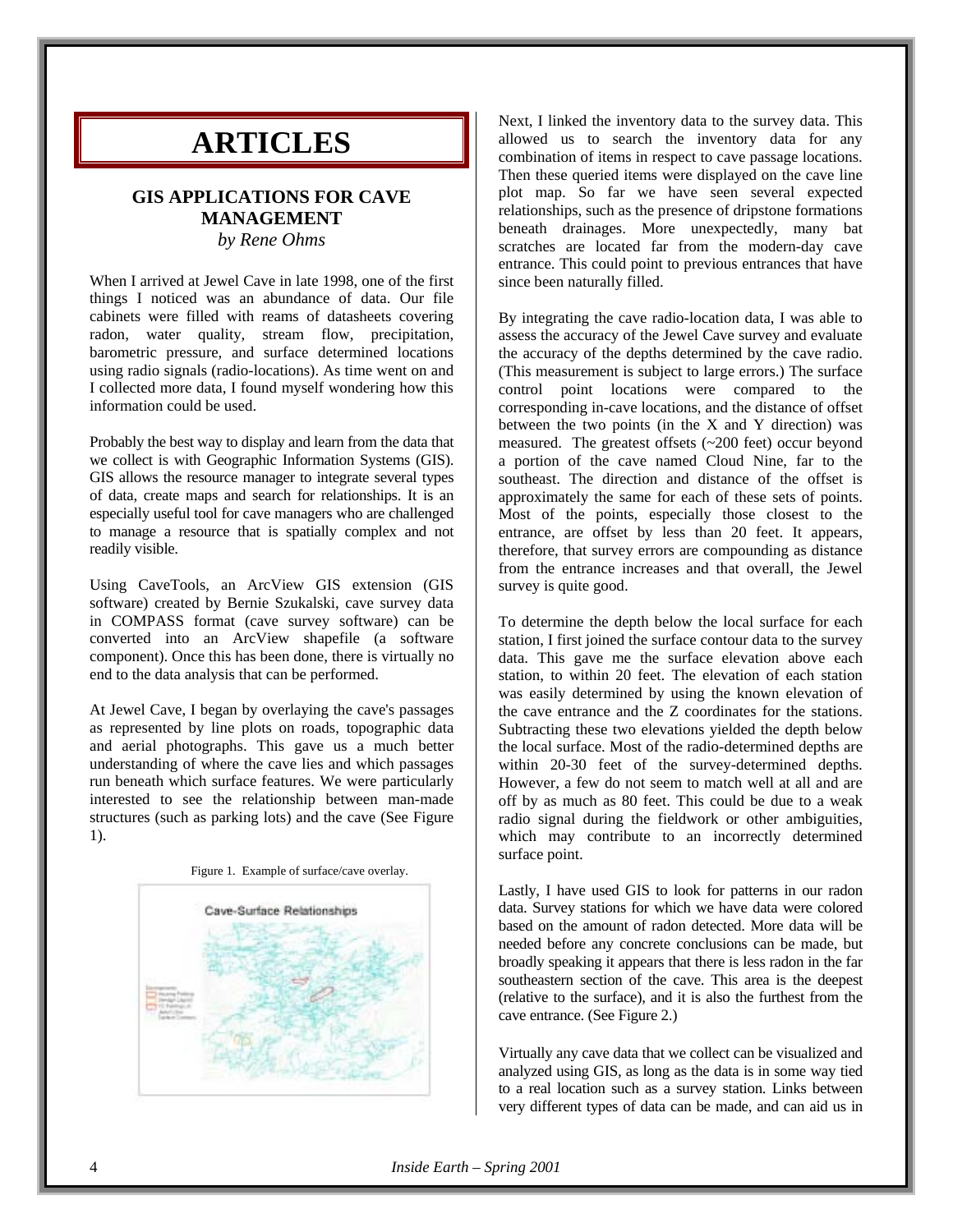understanding the unique resources we are challenged to protect. At Jewel Cave, we have only begun to examine and apply the relationships that GIS can reveal, and the examples in this article are only the tip of the iceberg.

Figure 2: Radon levels in Jewel Cave.



### **VOLUNTEERING AT SEQUOIA/KINGS CANYON NATIONAL PARKS: A PERSONAL ACCOUNT**

#### *by Shane Fryer*

Looking back on the calendar I'm totally boggled to see that I've already been at Sequoia now for a month. I arrived at Ash Mountain, park headquarters, on March 13<sup>th</sup> and plan to volunteer for 3 months leaving mid-July in time to get back to my home state Kentucky for the National Speleological Society convention. I met Joel Despain during his pursuit of a Masters degree from Western Kentucky University. During his sojourn to higher education, I had the opportunity to play devils advocate, dragging him kicking and screaming away from his studies to do some spectacular caving. While caving we began planning my summer at Sequoia and Kings Canyon National Parks.

For the past year and a half I have been working for an Environmental Protection Agency funded water center, providing technical support for rural public water providers. The majority of my tasks involved using ArcView (a software package) to map MCL (maximum contaminant level) violations incurred by public water systems in the southeastern United States. I have also operated a Geographic Information System (GIS) for karst geophysical investigations and for some dye tracing and ground water basin delineation. This work was excellent preparation for my time at Sequoia and Kings Canyon.

I have 3 major goals to accomplish at the two parks. These are (1) working on an accurate cave location database, (2) developing an internal cave GIS (3) and three-dimensional cave modeling. First Sequoia and Kings Canyon National Parks have over 200 caves and 47 inventoried karst features strewn over an incredibly steep and rugged terrain. Dense chamise, poison oak, and yucca also increase the difficulty of relocating features of interest. Using a Global Positioning System (GPS), topographic maps and aerial photos, we are trying to procure accurate locations. In the past month we've added 49 locations to the list, bringing the grand total to 129 located features. I've then imported these locations into ArcView and associated 27 constituents with the data ranging from temperature, biota, hazard level and resource classifications.

A second project that I've been working on is an internal cave GIS for Crystal Cave and Hurricane Crawl Cave. Joel has drafted incredibly detailed maps of these caves using Corel Draw (another software package). With these maps in a digital format, polygons, lines, and points can be converted to CAD based (yet another software package) DXF files, which can then be registered to a coordinate system. Though working from twodimensional maps, individual polygons, lines and points will be given a third dimension value which will allow individual formations, biota plots and passages to be accurately located by elevation as well as latitude and longitude.

Finally I'm rendering computer-generated threedimensional cave models. These models are rendered from DXF files, scaled and geo-referenced to line plots imported into ArcView using Cave Tools (more software). The models include passage lengths, ceiling height and wall distances. I'm also looking into a number of programs that can apply passage profiles to the models. Data, such as temperature and humidity, can be appended to the model. I can also identify passages as vadose, phreatic and phreatic with vadose reworking. These models are very strong interpretive tools allowing the visualization of trends and sequences of formation.

The above mentioned data products are going to be very useful tools. During my volunteer time under Joel, we will analyze trends in cave temperatures across varied elevations and climates. These trends can be correlated to elevation and outliers will be closely examined. We will study the relationship between invertebrate distribution and substrate. We will also look at the proximity of broken formations to the tour route in Crystal Cave.

I'm excited to be at Sequoia and Kings Canyon National Parks and hope to accomplish a lot.